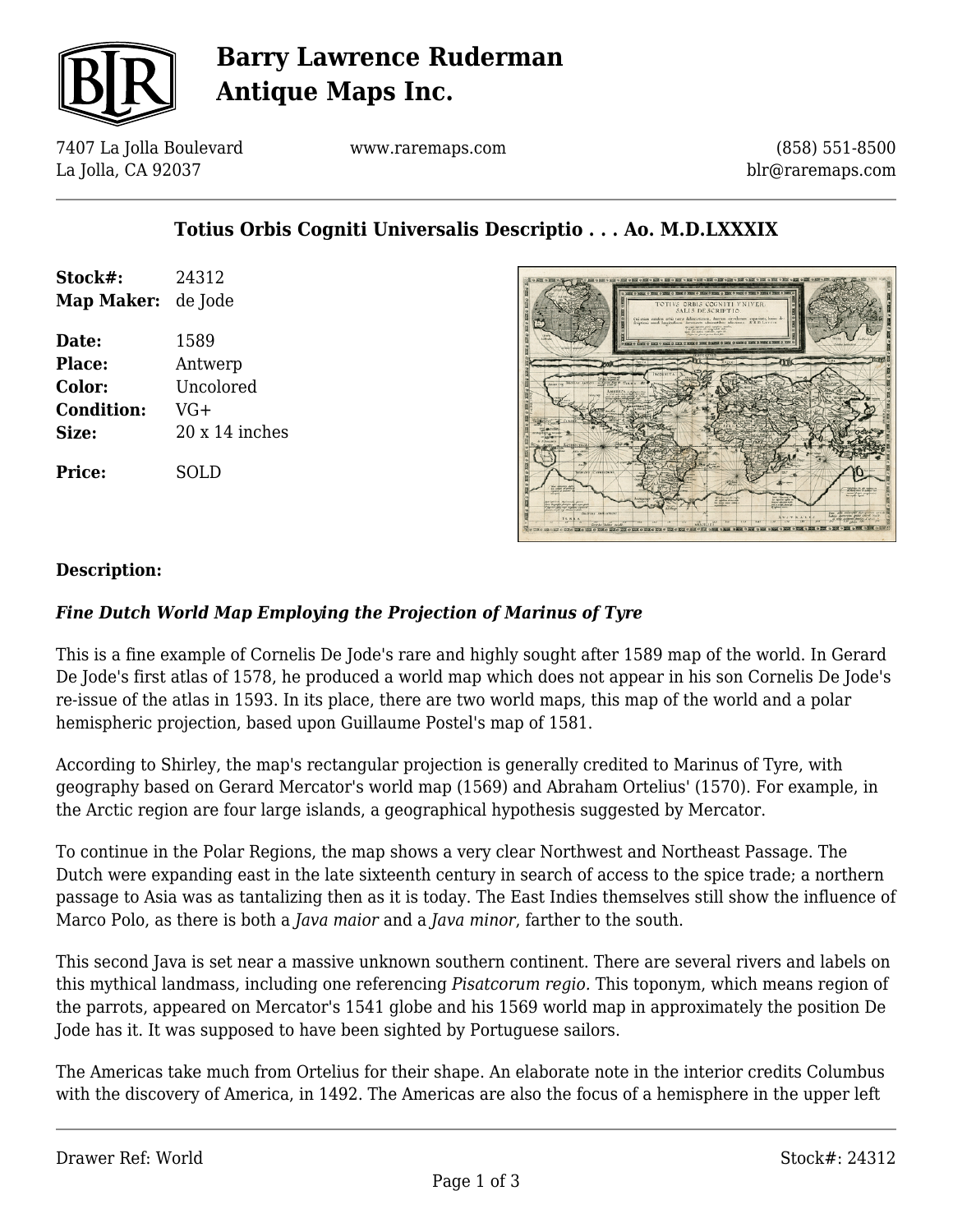

# **Barry Lawrence Ruderman Antique Maps Inc.**

7407 La Jolla Boulevard La Jolla, CA 92037

www.raremaps.com

(858) 551-8500 blr@raremaps.com

## **Totius Orbis Cogniti Universalis Descriptio . . . Ao. M.D.LXXXIX**

corner, while the eastern hemisphere, showing the Old World, is in the upper right. Both of these are on Roger Bacon's circular projection, as Shirley explains.

The map has a decorative border of bars and circle embellishments running all the way around the map. The same border repeats in the rectangular cartouche that contains the title. There is a note in the lower right-hand corner stating that *Corn: de Iudoejs of Antwerp* made the map in November 1589, at the Academy of Douai. In the lower left, however, a small note says that Cornelis' father, Gerard de Jode engraved the map. However, the map was not published until two years after de Jode the Elder's death, indicating that the project was perhaps started by the Elder and finished by the Younger.

#### **Marinus of Tyre**

As mentioned above, while the map appears to utilize something similar to a Mercator projection, which first appeared in 1569, the rectangular projection is more accurately attributed to Marinus of Tyre (AD 70-130). Marinus was a Greek geographer and mathematician during the Hellenic period. He is widely acknowledged as the founder of mathematical geography, particularly the use of meridians and parallels, and is credited with developing the underpinnings of Claudius Ptolemy's *Geographia*. For example, Ptolemy followed Marinus in placing the Prime Meridian at the Fortunate, or Canary, Islands.

Interestingly, we only know of Marinus's geographical work from commentary by Ptolemy in the G *eographia* and other commentaries. According to him, Marinus introduced improvements to the construction of maps and developed a system of nautical charts. Marinus estimated a length of 180,000 stadia for the equator; this corresponds to a circumference of the Earth of about 20,700 miles, or about 17% less than the actual value. Both Marinus' and Ptolemy's measurements were used by Columbus when he calculated his own circumference of the globe.

Marinus also actively compiled the works of early travelers, although Ptolemy thought him a bit too willing to believe fantastic stories. His maps were the first in the Roman Empire to show China. Marinus also coined the term Antarctic, referring to the opposite of the Arctic Circle.

### **The De Jode atlas**

This map appeared in the second edition, or re-issue, Gerard De Jode's atlas, *Speculum orbis terrarium* (first edition Antwerp: 1578) *.* Gerard De Jode (1509-1591) released his atlas in a golden age of Dutch atlas production: the first atlas was released in 1570, also in Antwerp, the first town atlas in 1572, the first pocket atlas in 1577, the first regional atlas in 1579, the first nautical atlas in 1584, and the first historical atlas in 1595. The first atlas was Ortelius' *Theatrum orbis terrarium*, and De Jode's was intended as competition for Ortelius'. Mercator was also preparing an atlas at the time, and corresponded with